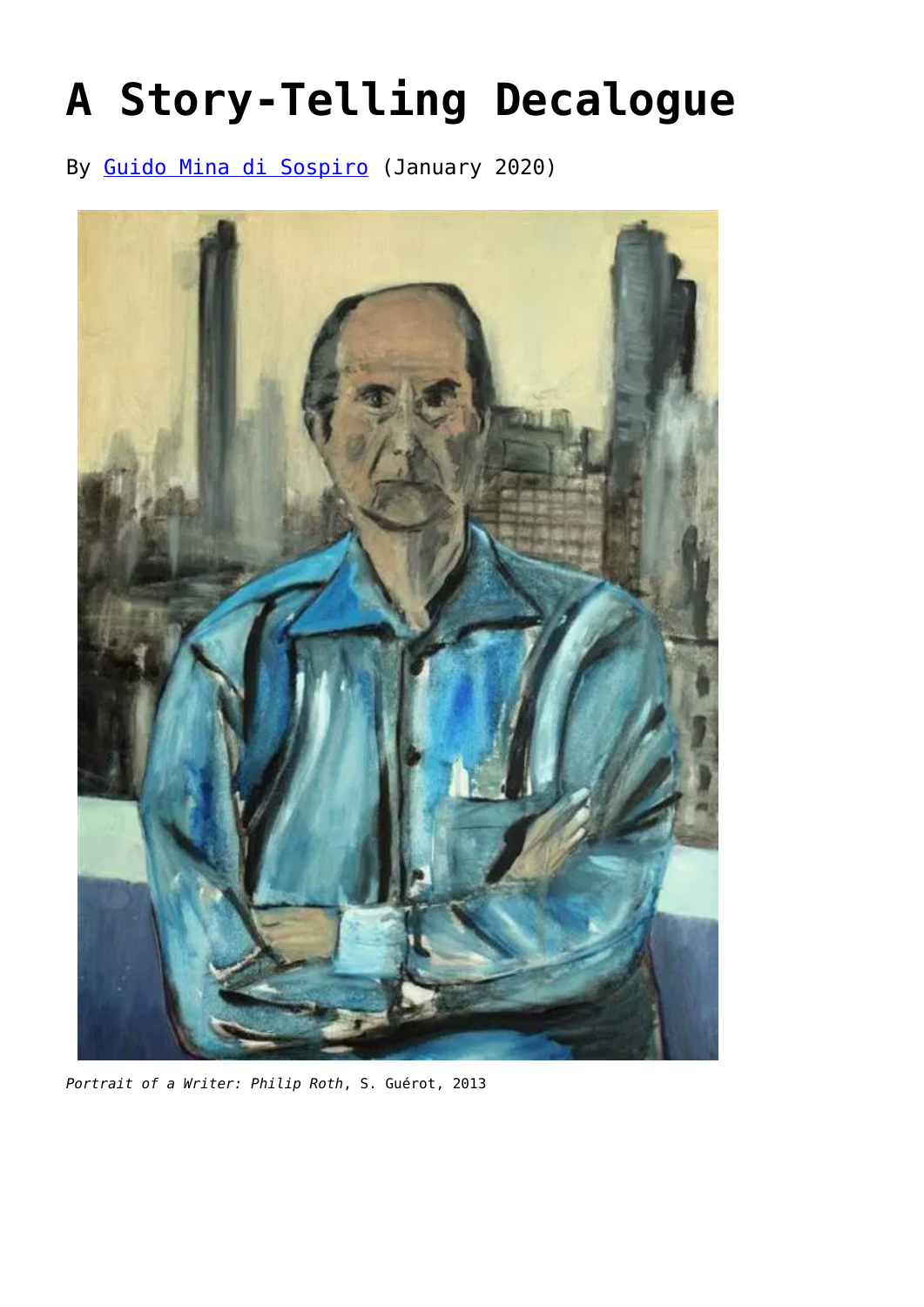*A novel is like a symphony: the exposition should be crisp and engaging, then if the themes are sufficiently fertile, the development can take its time.*—Joscelyn Godwin[\[1\]](#page--1-0)

1) The Ernst Lehman[\[2\]](#page--1-0) principle. "Never tell the audience what it already knows." Too many times one sees in a film or reads in a novel that a certain thing has happened. Then the character who has become aware of this development tells another character, who is unaware. But the watcher, or the reader, is, indeed, aware. This is not only redundant, but *dead time*, i.e., a pace-killer.

[Read more in](https://www.newenglishreview.org/) *[New English Review](https://www.newenglishreview.org/)*[:](https://www.newenglishreview.org/)

- [T](https://www.newenglishreview.org/articles/the-catalonian-case-a-challenge-to-spanish-democracy/?)[he Demise of Jeremy Corbyn](https://www.newenglishreview.org/articles/the-demise-of-jeremy-corbyn/?)
- [G](https://www.newenglishreview.org/articles/hypocrites-and-heroes/?)[ermany's Moral Choice](https://www.newenglishreview.org/articles/germanys-moral-choice/?)
- [T](https://www.newenglishreview.org/articles/portsmouth-in-england/?)[ony Blair: A Reckoning](https://www.newenglishreview.org/articles/tony-blair-a-reckoning/?)

2) The rosé principle, or, the Christopher Sinclair-Stevenson<sup>[\[3\]](#page--1-0)</sup> principle. A couple at a restaurant. "He ordered a rosé wine. 'Why rosé?' she asked." The better way of putting it is: "He ordered a wine. 'Why rosé?' she asked." Information must be withheld to the last second. It's what can be called *writing backwards*, a faux pas for non-fiction writers, a must for novelists.

3) No coincidences. While coincidences—and indeed synchronicities, even for the *not* semiotically overcharged—do occur in life, when they do in a story, they reek of *deus ex machina*. The author is stuck, doesn't know how to make the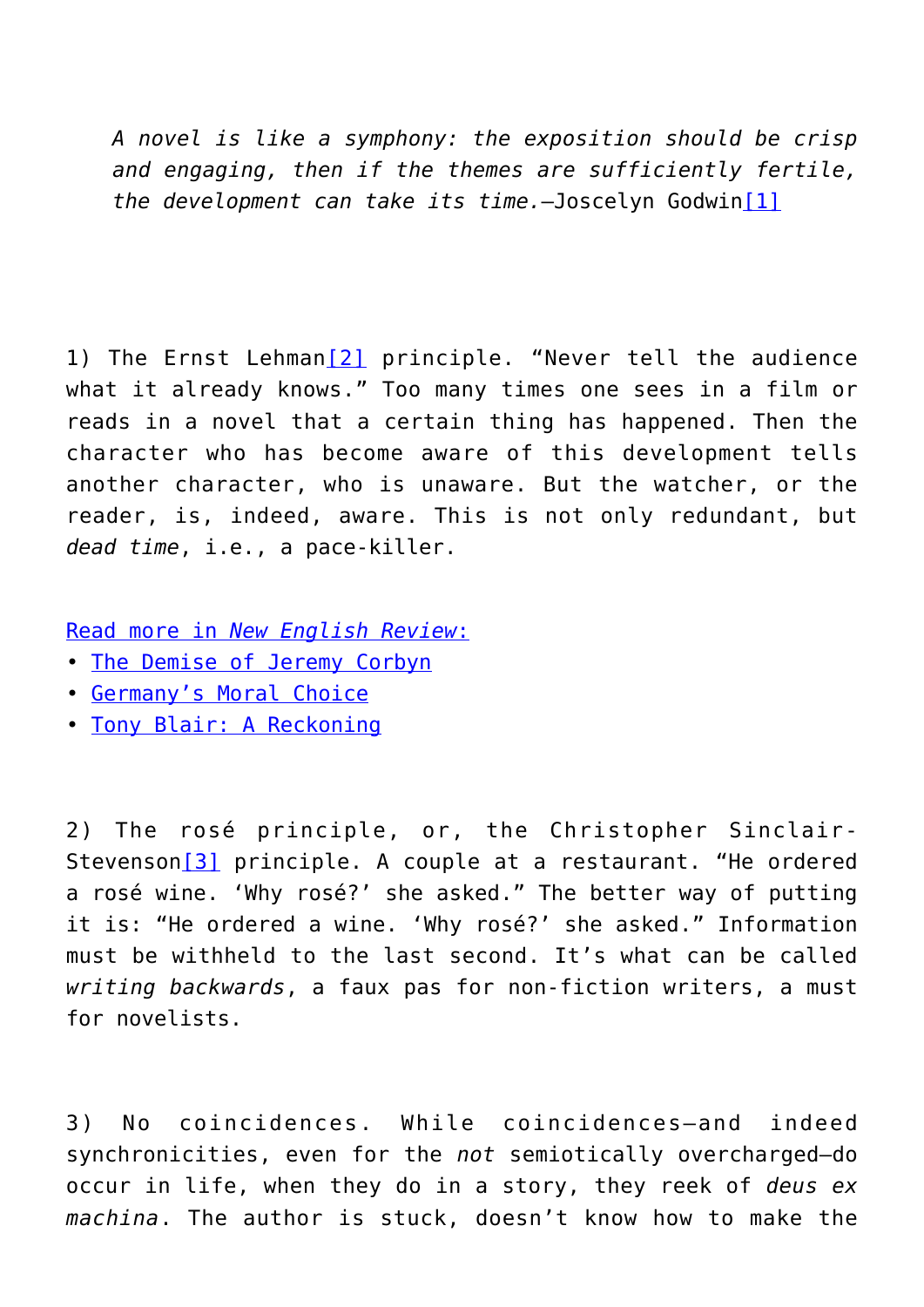narrative progress, and surely a coincidence seems providential. But the reader is wary of coincidences. It's as if the author took the easy—but often implausible—way out. Of course, should an author stick to this principle with absolute devotion, then occasionally he could break it, precisely because a coincidence is the last thing that a reader would expect from him or her.

4) *In medias res*. In his *Ars Poetica* Horace reminds us of how the ideal epic poet does not begin the Trojan War from the double egg, i.e., the earliest possible chronological point, but snatches the listener straight into the middle of things, *in medias res*. The advice is sound, provided that the author inserts—

5) Flashbacks. One of the most arbitrary story-telling techniques, yet one utilized from time immemorial. One must not exceed in the use of them, and must make sure that they satisfy the curiosity of the reader while at the same time propelling the narrative forward to unexpected places. In the closing scene/dénouement of the novel *Tell No One*, Harlan Coben uses to great effect the technique of *partial* flashback, a clever addition to the canon. The protagonist is hearing at gunpoint the final confession from an unexpected villain. The police are hearing along with him, as he is tapped. Suddenly the villain turns up the TV volume. Static noise intrudes in the policemen's headphones, to which the author cuts. As the police try to come up with a countermove, normal hearing is resumed. The reader is led to forget that, in fact, he's heard only a *partial* confession. Other things were revealed to the protagonist while the police were only hearing static noise. The protagonist now flashes back to that part of the conversation *only*, clearing up all remaining doubts.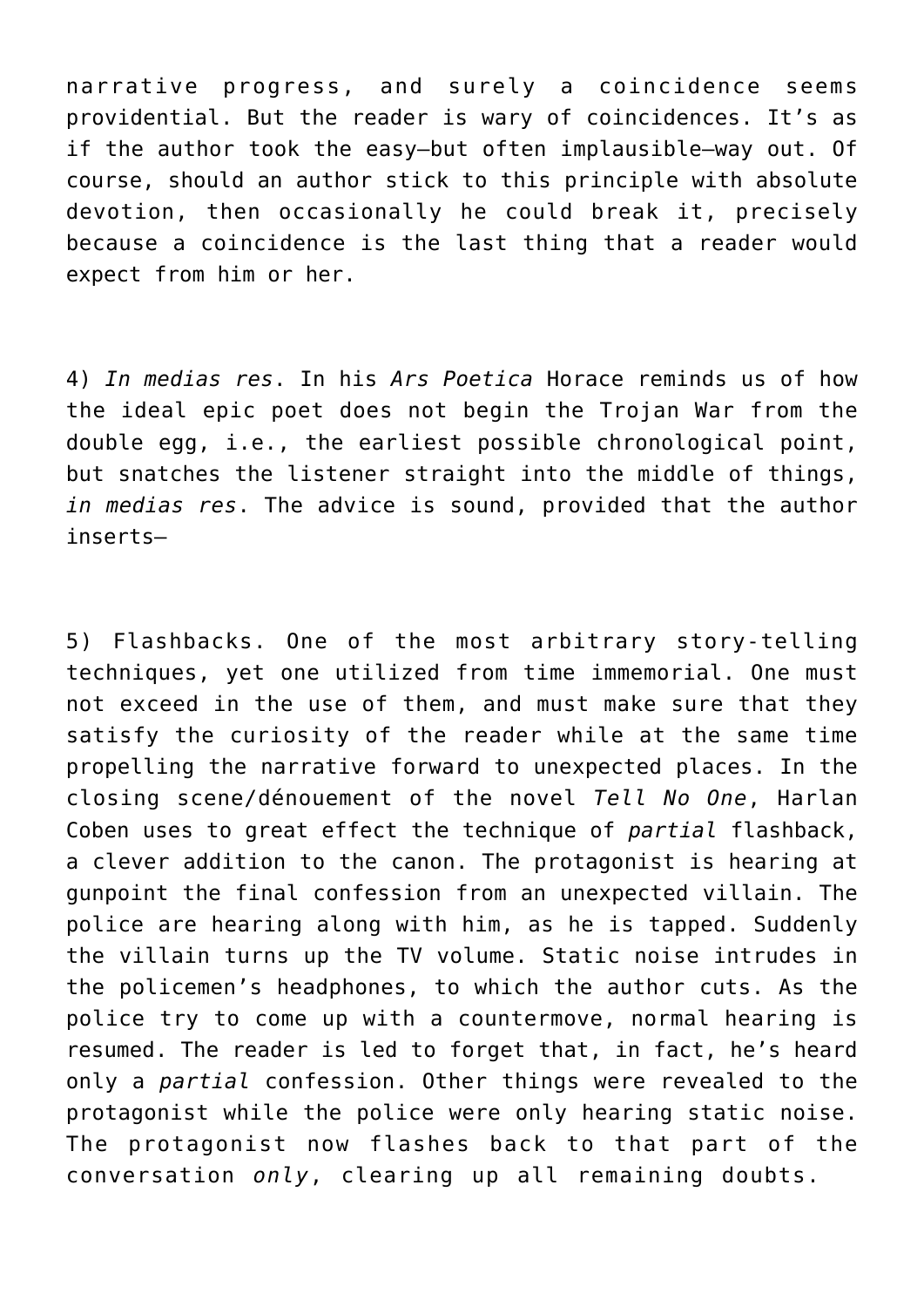6) Flash-forward, or prolepsis. This, in my opinion, is a story-killer. Stories that resort to it greatly annoy me. In crime fiction, for example, Dorothy L. Sayers in *The Documents in the Case* (1930) exposes the murderer early on in the narrative, the element of mystery being preserved in what seems to be a perfect alibi. Frances Iles in *Before the Fact* (1932) reveals who's done it from the very beginning. R. Austin Freeman probably pioneered this in *The Singing Bone* of 1912. It might have worked in a few instances as a variation on the classic detective story, but in my view flash-forwards, apart from no longer being novelty items, are patent spoilers and should be avoided altogether. The flashback technique has not aged; the flash-forward has. The much subtler type of flash-forward, *foreshadowing*, can, on the other hand, be put to good use as long as it is done extremely light-handedly, while other hints should be dropped that lead nowhere.

7) Start a scene late, finish it early. Starting late pushes further the start-in-the-middle-of-things principle. The reader may have to do some guessing as the scene unfolds before his eyes. Then, just when he has caught up, the scene should end, abruptly, leaving him hanging. Of course this must not be done with astronomical recurrence, lest it become predictable. Also, some readers are slower on the uptake than others, so this technique can backfire.

8) Red herrings. Suspects are needed, however a red herring created *ad hoc* so as to set the reader on the wrong track often reeks just like a herring. A more daring approach can be attempted. The novel could start with a certain plot, and then another plot could be grafted onto it. This way, the suspects in the first plot don't need to be red herrings; indeed, they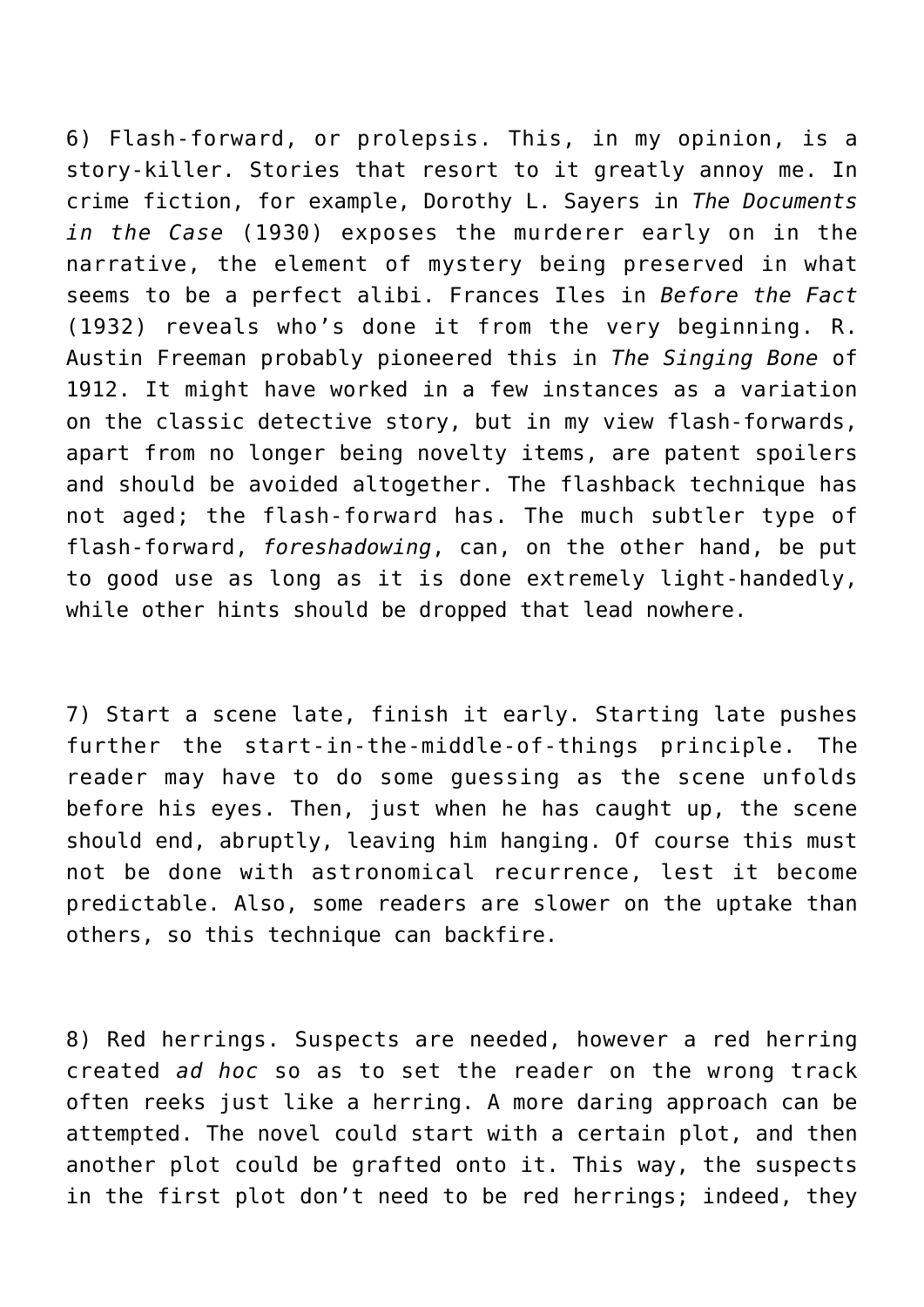can be criminals in their own right, except the story becomes entangled in much greater crimes in which these specific criminals have only peripheral relevance while maintaining their role as convincing suspects in the eyes of the reader.

9) Sufi-like story-telling. To exemplify I'll describe, of all things, a commercial from a scratch lottery in New Zealand. Students are taking an exam. A professor is watching them. The clock is ticking. "Time, thank you," he says. "Put down your pens and bring your papers to the front of the room." All students do so but one. This one reaches the desk rather late. The professor says: "I'm sorry, too late." The student is dumbfounded. "I gave you plenty of warnings about time," resumes the professor, "you failed. Sorry." "Excuse me," says the student, "do you know who I am?" The professor, scornfully: "I have absolutely no idea." "Good," says the student as he places his (undistinguishable) paper in the middle of the stack, leaves, turns back and winks. This takes the watcher or reader by surprise. But it's more than a surprise; it's mind-bending. One feels that logic is being violated, or rather the laws of linear thinking. Being totally unknown, as it turns out, is very desirable. In fact, thanks to his anonymity, the student still manages to hand in his exam. The Sufis adopted this sort of story-telling technique to convey thoughts that would otherwise be difficult to comprehend. A successful joke often works in the same fashion.

[Read more in](https://www.newenglishreview.org/) *[New English Review](https://www.newenglishreview.org/)*[:](https://www.newenglishreview.org/)

- [Iran Involved in 911: The Links Courtcase](https://www.newenglishreview.org/articles/iran-involved-in-9-11-the-links-courtcase/?)
- [Toward Brexit: The Duffy Decade](https://www.newenglishreview.org/articles/toward-brexit-the-duffy-decade/?)
- [Cuisine for the New Inquisition](https://www.newenglishreview.org/articles/cuisine-for-the-new-inquisition/?)

10) Mind-bending *and* time-warping. I often tell this story for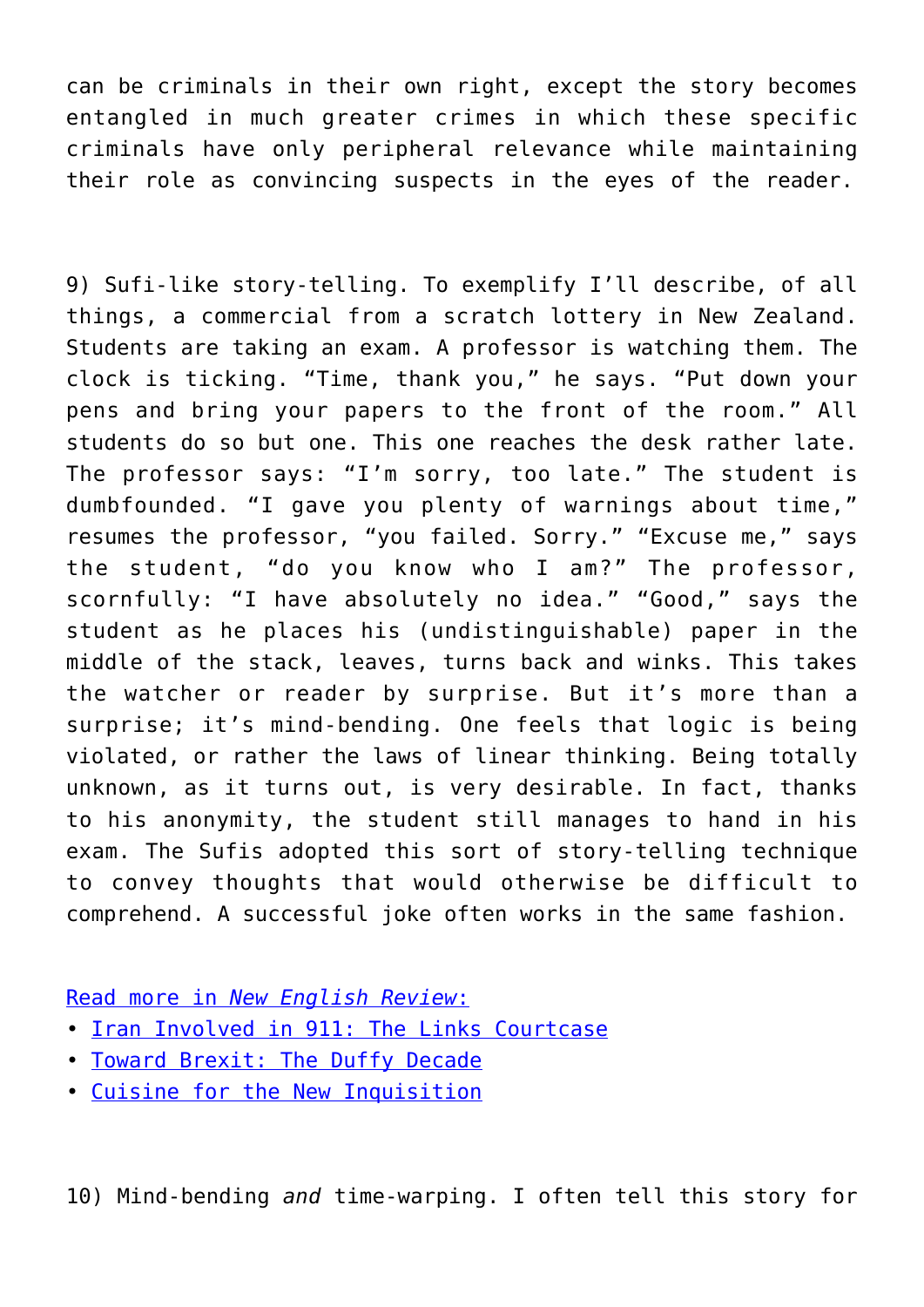experimental purposes and unfailingly observe the same reaction in the listener. Our cat found us, and we took her in. She was very small, and initially preferred to live mostly outdoors. My wife worried that soon she would start producing litter after litter. So I reluctantly took her to the veterinary for her to be neutered. Then I went home and prayed fervently for the operation to go well. After some time the phone rang. "There's been a slight glitch," said the veterinary. "Yes?" I said, trepid. "We put her to sleep and when we shaved her, we noticed the scar where we were going to operate. Your cat has already been neutered. She'll wake up in a while and be just fine." So, what was I to think? That my praying had had a *retroactive* effect? But how could that be? Or had the cat chosen us in answer to the prayers I hadn't yet said but I would one day say for her? This kind of mindbending and time-warping technique can be confusing, so it must be used sparingly, if at all. At the same time, it certainly adds a certain *je ne sais quois* that makes the narrative leave the mundane, linear, Euclidean, and trespass into something not quite so familiar.

## Appendix 1:

Character-driven vs. plot-driven. The dichotomy need not exist. Complex, nuanced, ambiguous characters can and should coexist with a multilayered, fully orchestrated, fast-paced, suspenseful plot. One way of killing this satisfying but hardto-reach balance is to use a ponderous prose. Economical yet elegant writing is necessary, most of all if the novel has an esoteric foundation and resorts to principles 9 and/or 10. The more "fantastical" the story, the better served is it by economical prose.

## Appendix 2: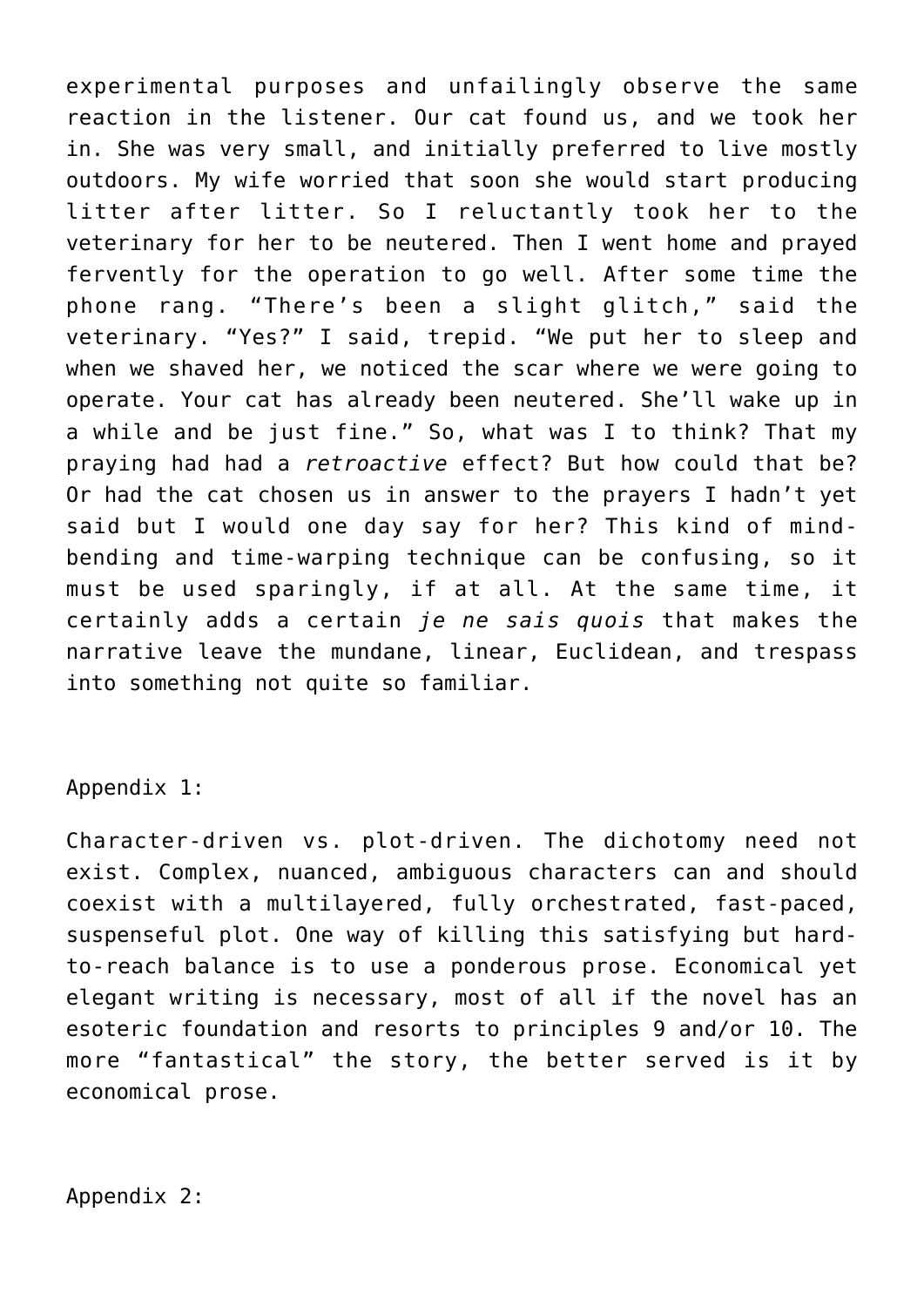One-trick ponies that cannot be used again:

The narrator is the murderer: Agatha Christie's *The Murder of Roger Ackroyd*.

I agree only with Monsignor Knox's seventh rule of his Decalogue: "The detective must not himself commit the crime."

Appendix 3:

Avoid pat endings and leave some loose ends. Dénouements are no longer as powerful as they used to be because readers have been made to expect just about anything. Getting there is more than half the fun. Indeed, a successful novel is the whole journey, not its final destination. Moreover, the "untying" need not be only at the end of the story; it can be done all along. Things will get tangled again; chaos is a law of nature.

[\[1\]](#page--1-0) Joscelyn Godwin is an eminent expert on scholarly western esoterica, a composer, musicologist, linguist and translator; I have co-authored two novels with him: *The Forbidden Book* and *Forbidden Fruits*.

[\[2\]](#page--1-0) Ernst Lehman, Hitchcock's favorite screenwriter, nominated six times for Academy Awards for his screenplays. I took a few of his classes while studying cinema production at USC.

[\[3\]](#page--1-0) British author, publisher, legendary editor and now literary agent, an old friend and mentor of mine.